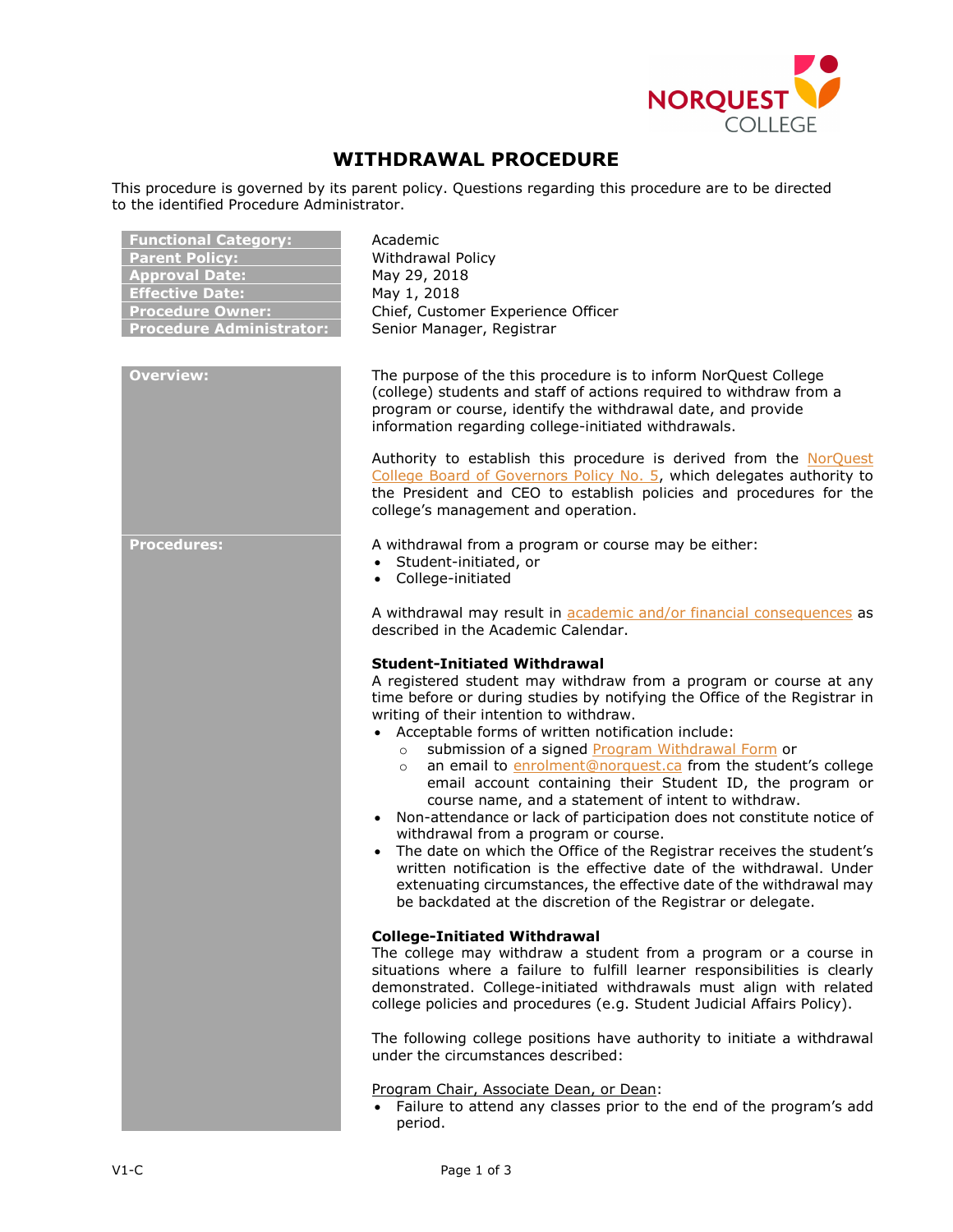

• Lack of academic progress, as per the program area's written rules about attendance and/or progression requirements that have been communicated to students.

Dean or Vice President:

- Academic Misconduct
- Non-Academic Misconduct

Registrar (as per Academic Calendar):

- Non-Payment of Fees
- Failure to meet admission requirements

Responsibilities for initiating withdrawals may be delegated. The appropriate authority is to provide the name of the designate to the Office of the Registrar in writing.

If the college initiates a withdrawal, the student will be notified by the appropriate authority by letter or email of the withdrawal and any restrictions on enrolment or re-admission.

The appropriate authority will notify the Office of the Registrar of a college-initiated withdrawal by submitting a [Program Withdrawal Form.](https://www.norquest.ca/getattachment/e8a0d48a-8fff-4992-8da2-8b8c3b52260f/Program-Withdrawal-Form.aspx) The notification should include the withdrawal reason, recommended date of withdrawal, and any restrictions on future admission or enrolment. When the Office of the Registrar is notified:

- The student's enrolment is updated using the recommended date of withdrawal provided by the authority. If the recommended date is in the past, justification should be provided and the effective date will be reviewed by the Office of the Registrar.
- In cases where the student did not attend any classes prior to the end of the add period, the effective date of the withdrawal is the day before the term starts, and the student may be subject to a noncancellation fee.
- The student's record is updated to reflect any restrictions on future enrolment or re-admission to the college.

The Office of the Registrar maintains records of student- and collegeinitiated withdrawals.

**Definitions: Academic Calendar:** an annual publication of academic regulations, academic dates, programs of study, and course descriptions. The NorQuest College website is the official source of Academic Calendar information.

> **Add period:** the time period in a term or session during which students are able to add credit courses to their timetable. The add period lasts for the first 6% of a term or session.

> **Effective date of withdrawal:** the date used for determining any academic and financial penalties associated with the withdrawal activity, as described in the Academic College Calendar.

> **Recommended date of withdrawal:** for College-initiated withdrawals, the withdrawal date recommended by the authority who initiated the student withdrawal.